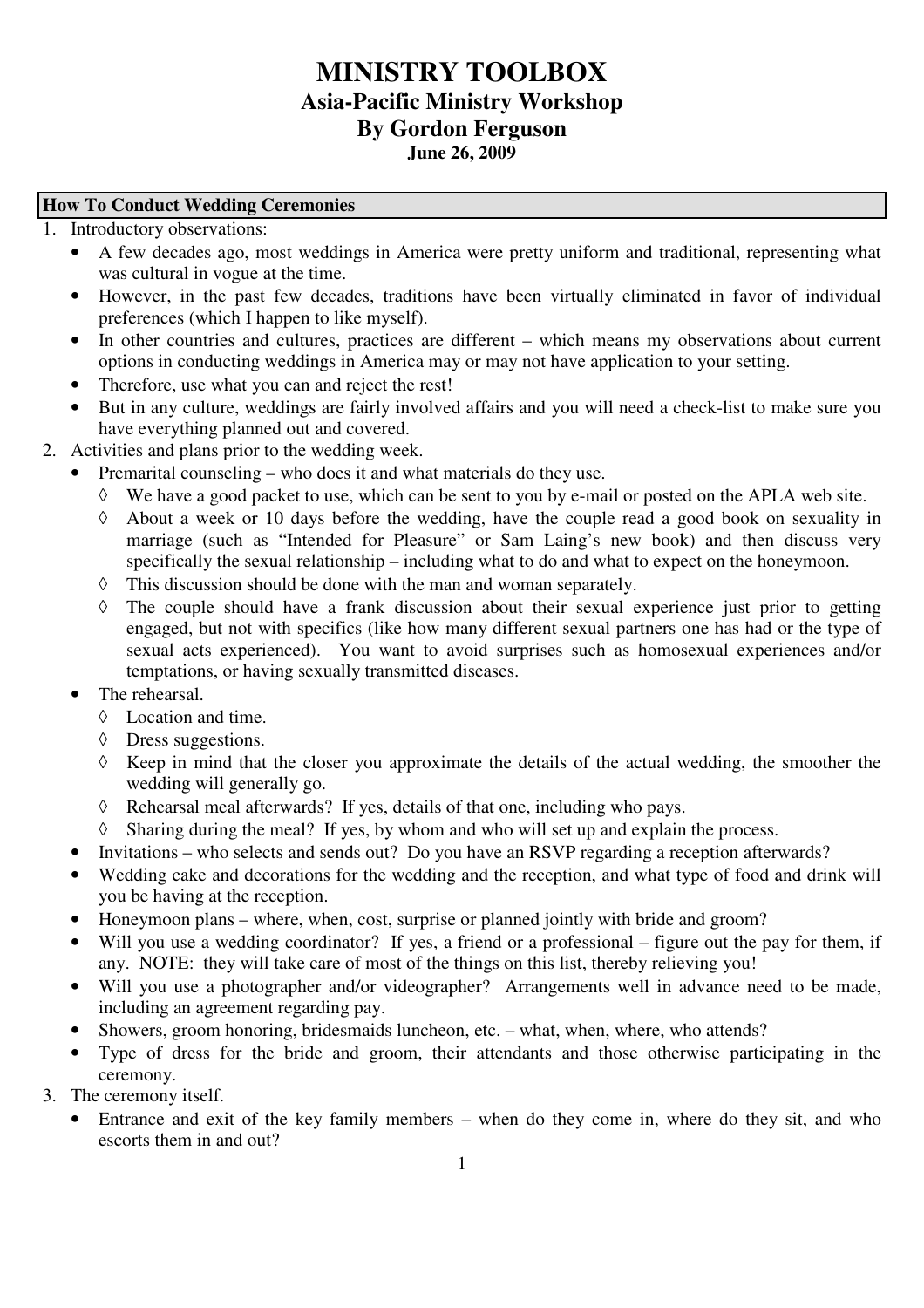- Does someone give the bride away and how is that done (anything said?)
- How many attendants? How do they enter and exit?
- Where does everyone stand during the ceremony? (Options for the bride and groom facing the minister with backs to audience, or facing the audience?)
- What music and performers are you going to use? Who decides? Who is handling the sound or other equipment? (Keep in mind that demons of electronics are usually present – check these things out before the wedding – carefully!)
- 4. The minister's role in the ceremony.
	- Have audience stand upon bride's entrance?
	- Introduction and prayer to begin.
	- Sermonette ask the engaged couple for content suggestions concepts and Scriptures they may want included.
	- See my outline for both the contents, the order and the format. (separate hand-out)
	- Types of vows?
		- Simple minister gives them and the bride and groom simply say "Yes" or "I do." (the more timid types often choose this type)
		- ◊ Repeated vows that the minister provides. (I usually make these up myself, based on the message of the sermonette.)
		- ◊ Personal vows that the bride and groom write and share with each other.
		- ◊ Personal vows, followed by brief "repeat after me" vows by the minister.
		- ◊ Ring vows are normally brief and pretty standard.
	- Pronouncement, kiss and introduction of new couple? (Standard in America)
- 5. Overall issues to keep in mind.
	- Who pays for the various parts of the wedding, including the rehearsal meal and the reception.
	- What type of reception are you having?
		- ◊ It can range from a brief fellowship with hors devours to a sit down meal.
		- ◊ If a full meal reception, it takes lots of planning and will include music if dancing is taking place.
	- Advise the wedding party not to lock their knees during the ceremony that will eliminate anyone fainting.
	- Help the bride and groom to be prepared for some things to go wrong, and to keep in mind that no matter what happens they will still be married!
	- Be prepared to counsel any unruly family members that the wedding is about the bride and groom not about them. (important in situations where animosities of one sort or another are involved – divorced parents, etc.)
	- As you can see, weddings involve many details and advance planning. LEARN TO DELEGATE AND TO HELP THE WEDDING PARTY DELEGATE – BUT TO VERY RESPONSIBLE PEOPLE WHO CAN HANDLE THE ASSIGNED TASKS!!!

# **How To Conduct Funerals**

- 1. See sample funeral sermons one for an adult disciple and one for a baby who died with SIDS.
- 2. Note that funerals have three basic purposes: to honor the memory of the deceased; to help those grieving to gain strength from God and one another; and to look soberly at death with the realization that each of our times will come as well (point people to the Bible).
- 3. Decisions to be made.
	- What is your part as the minister?
		- ◊ Introduce, welcome, read obituary, pray and do the lesson?
		- ◊ How will music be done before, during and after the ceremony?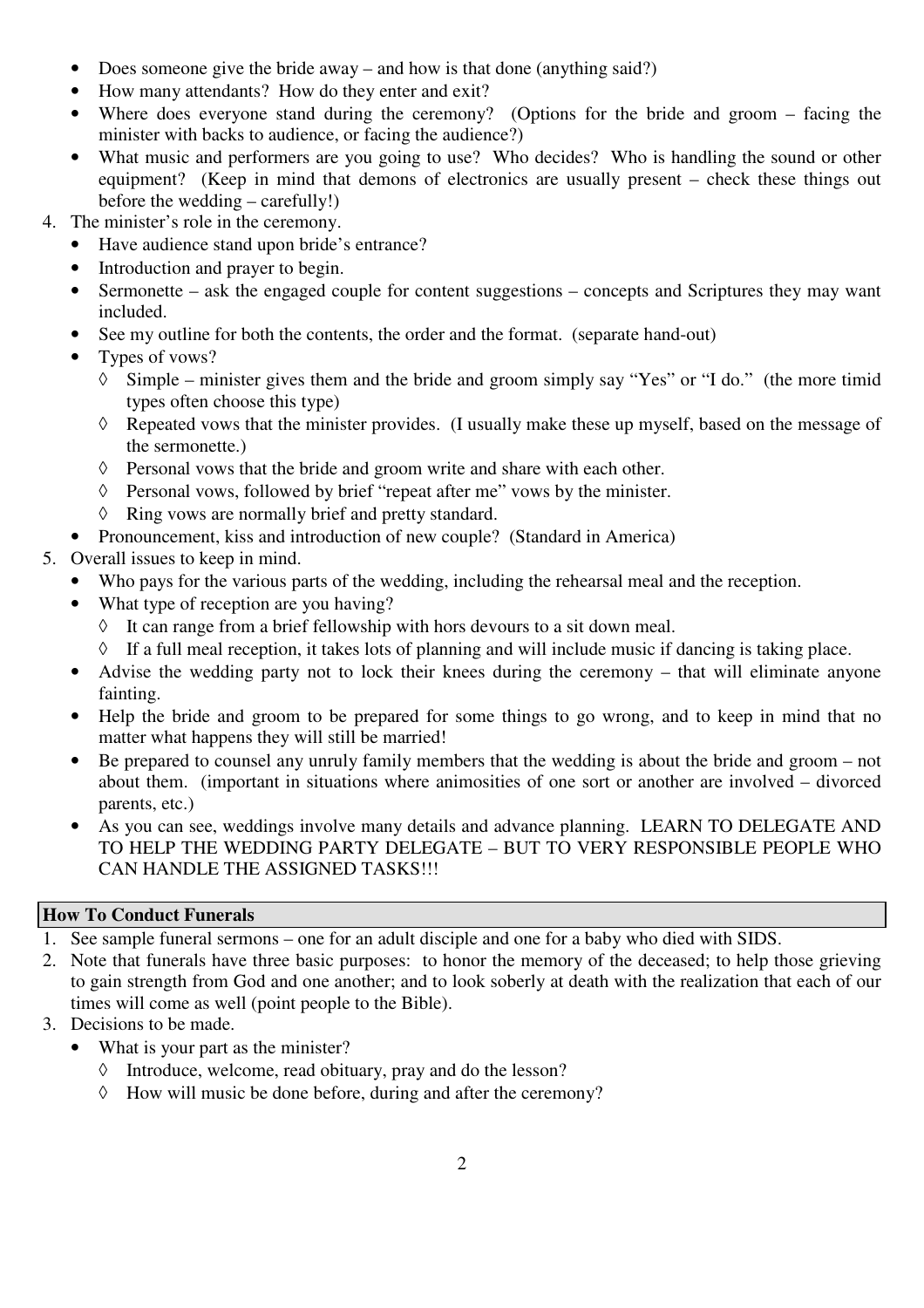- ◊ Will you have family members and/or friends share during the ceremony? (If yes, plan carefully and give input regarding what is said and the length of time it takes to say it.) The closest family members should make the decisions about who shares.
- ◊ Is there a graveside service in the case of burials, or any time after the ceremony with just the family? If yes, what you say is briefer, but very personal.
- Meet with the family in advance to figure out what needs to be done.
	- ◊ Content for your part in the service.
	- $\Diamond$  Help them get comfortable with you be sincere, empathetic and sympathetic.
	- ◊ Learn as much as you can about the deceased and use what the family members say in your remarks during the ceremony.
- 4. Some funerals are very difficult by prepared for that.
	- Tensions within family members be prepared to counsel and give advice in order to lessen tensions.
	- High levels of grief when people have died young, very unexpectedly or under unusual circumstances.
	- Some in the audience may not like the choice of having you conduct the funeral look for friendly faces upon which to focus during your lesson.
	- But bottom line, you are God's man for the situation. Be confident in his power and calling and conduct yourself with this confidence.

# **How To Help Those Who Have Just Suffered Tragedies**

- 1. Keep in mind that just being present and expressing your love for them is the main thing.
- 2. Learn from Job's three friends and follow their example for the first three days of their visit they kept their mouths shut!
- 3. You don't need to say much, unless asked questions and then be fairly brief with your answers. Don't get technical and don't get long-winded.
- 4. Keep in mind that people go through various stages of grief, which you need to understand and help them understand.
	- Shock and denial; anger; extreme sadness and depression; and finally acceptance.
	- At the right time, give them hints about how you or others have handled their grief but do it as a friend, not a church official (your demeanor is very important).
	- It is important that they don't feel weird at any stage of grief and learn to let it out as it comes (and it will come in some of these stages, but in a back-and-forth manner).
- 5. Find out what their needs are physically and financially and try to help others meet these needs.
- 6. As in the case of funerals, you are the person with God's answers. Be confident!

# **How To Visit People in the Hospital**

- 1. If the person you are visiting is seriously ill, much of what is said in the heading above fits this situation as well.
- 2. Take your Bible, share Scriptures and pray with them and the family members. Be confident in the Lord, no matter what the circumstances – you can singlehandedly change the atmosphere.
- 3. If they are not as ill, be cheerful and upbeat, thus encouraging the sick person and their family. Be lighthearted and hopeful, but not flippant. Watch the kind of humor you use.
- 4. Again, see what their physical and financial needs may be and do what you can to facilitate them receiving needed help.
- 5. Use the opportunity to plant seeds about studying the Bible. If they are not disciples, try to get them to study – be bold because souls are at stake.
- 6. A sample simplified study is included in a separate document that can be used in an emergency situation where you have only one or two opportunities to study with someone due to health or other out-of-theordinary situation.